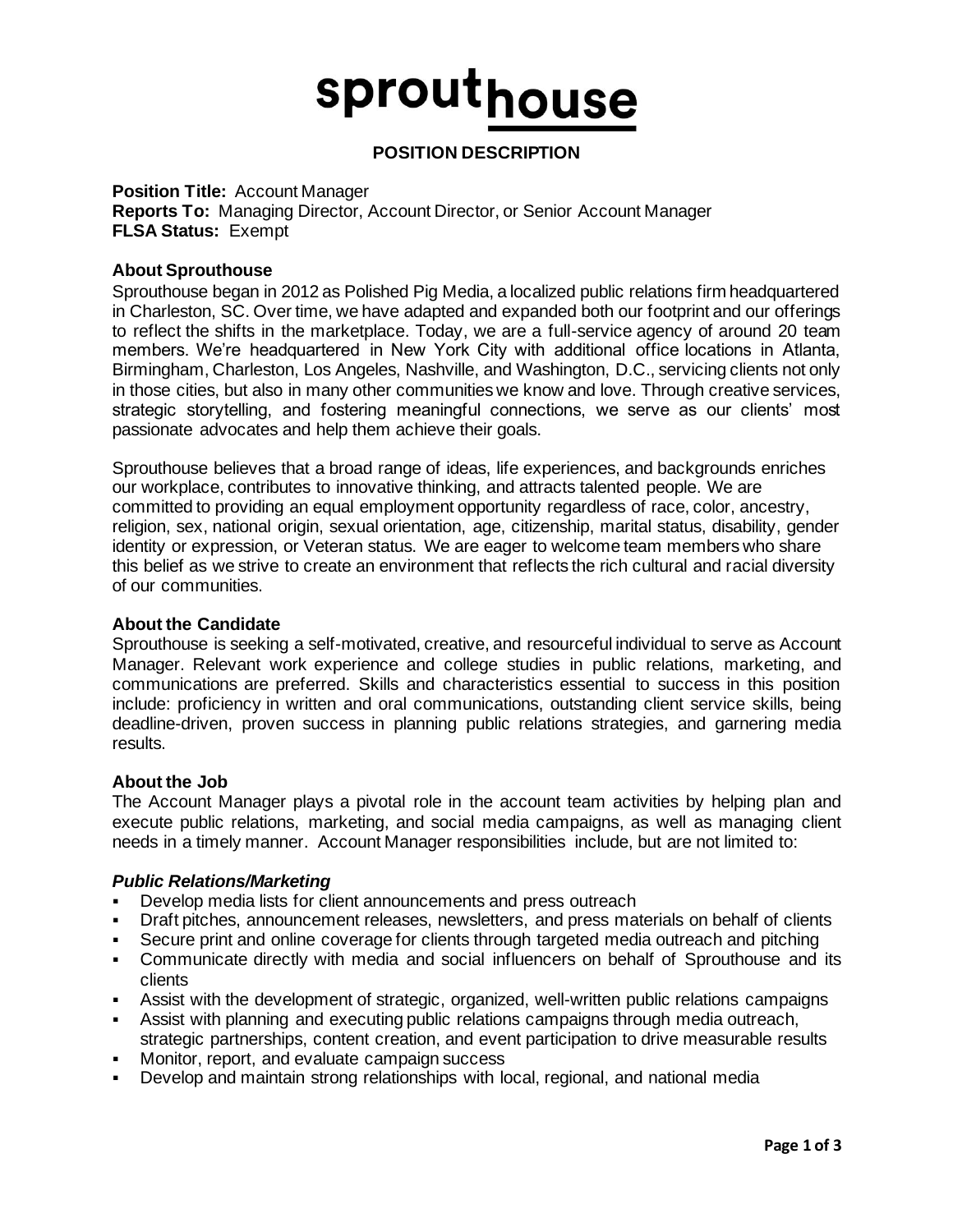# sprouthouse

- Assist with, and in some cases oversee, the development of media kits, website copy, and marketing materials
- Assist with the development of strategic messaging and positioning documents
- Coordinate events, meetings, speaking engagements, etc. for assigned clients
- **E** Establish knowledge of community and charitable organizations in markets where SH and its clients are located

### *Account Management & Team Collaboration*

- Provide professional PR and marketing counsel and superior account service to assigned clients
- Manage day-to-day client activities for assigned clients, including: researching, planning, implementing and evaluating activities, paying careful attention to deadlines and client goals
- **■** Maintain close and frequent contact with clients and continually strive to strengthen relationships with them
- Stay up to date on current events, news, and industry trends
- Coordinate and supervise staff and vendors needed to carry out client service requirements
- **•** Participate in prospecting, pitching, and securing new business opportunities
- **Provide recommendations for improvement of ongoing campaigns and projects**
- Support account team to advance the strategic goals of the client
- Manage interns and Account Coordinators, and delegate as necessary

### *Required Skills/Characteristics*

- Excellent communicator
- **EXEC** Team player
- Deadline-driven
- Skilled writer
- Social media savvy
- **Extremely organized**
- **•** Professional demeanor
- Eagerness to learn
- Proficient multitasker
- Problem-solver
- Self-motivated and proactive
- Integrity and reliability
- Detail-oriented

### *The Perks*

- **EXEC** Generous number of vacation/personal/sick days per calendar year
- Work remotely in some locations
- **•** Travel expense reimbursement
- **•** Team outings and retreats
- Wellness stipend
- Cell phone reimbursement
- **Exible parental leave**
- **•** Professional development fund
- Health & dental insurance